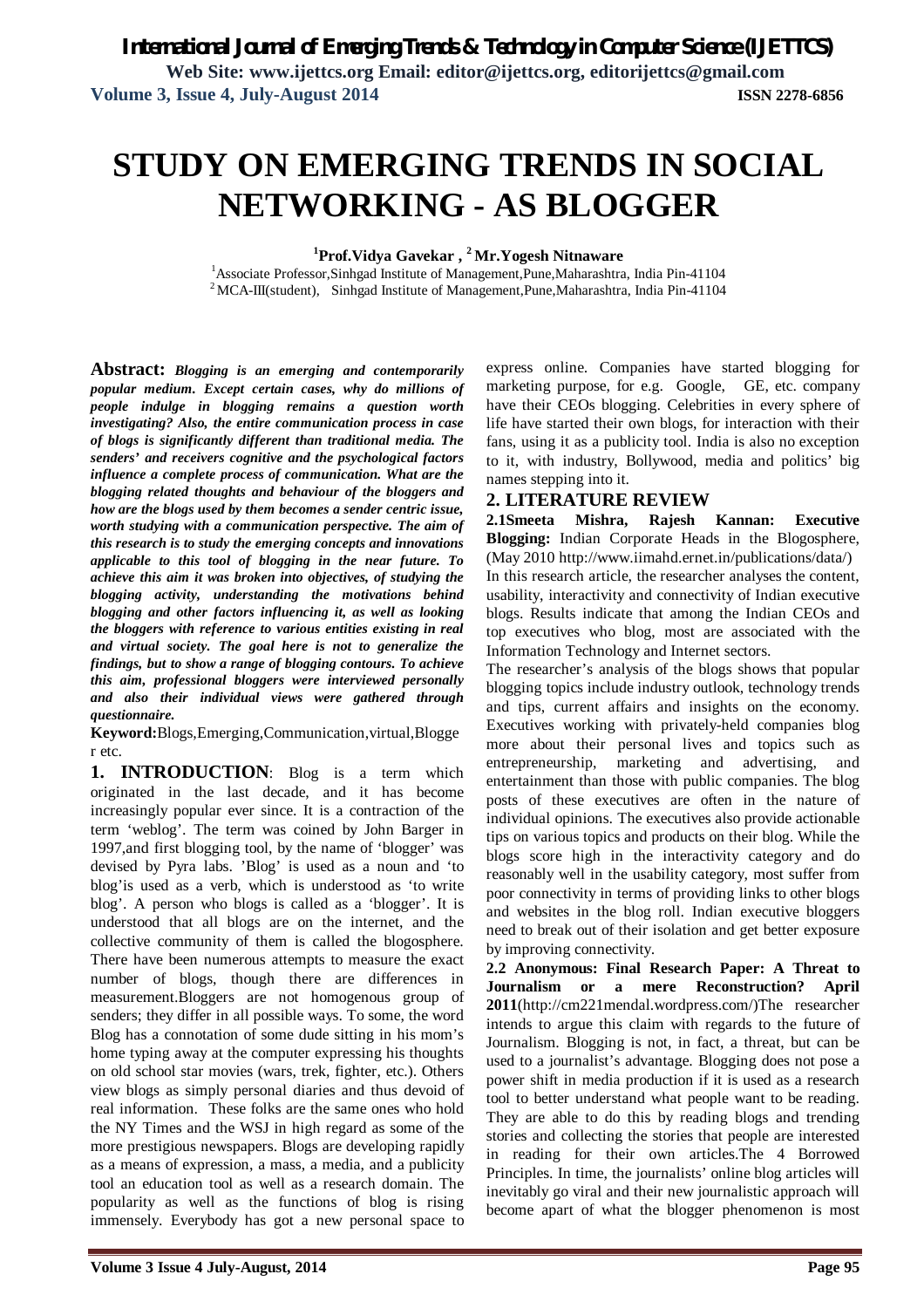# *International Journal of Emerging Trends & Technology in Computer Science (IJETTCS)* **Web Site: www.ijettcs.org Email: editor@ijettcs.org, editorijettcs@gmail.com Volume 3, Issue 4, July-August 2014 ISSN 2278-6856**

powerful for today: immediacy, personalization, interactivity and of course, cost efficiency (it's free!).

**2.3 Meeyoung: Cha\_ Hamed Haddadiy, Fabr´ıcio Benevenutoz, Krishna P. Gummadi:** Measuring User Influence in Twitter: The Million Follower Fallacy, 2010, http://an.kaist.ac.kr/~mycha/docs/The researchers have made an in-depth comparison of three measuresof influence: indegree, retweets, and mentions. Based on these measures, they investigated the dynamics of user influence across topics and time.These three activities represent the different types of influence of a person:

1. Indegree influence: the number of followers of a user, directly indicates the size of the audience for that user.

2. Retweet influence: which we measure through the number of retweets containing one's name, indicates the ability of that user to generate content with pass-along value.

3. Mention influence: which we measure through the number of mentions containing one's name, indicates the ability of that user to engage others in a conversation.

### **3. RESEARCH METHODOLOGY**

#### **Objective of the study:**

- To study the awareness and knowledge of Blogging among social networking users
- To study the various facets of blogging

#### **Hypotheses:**

• H1 – Blogging is an unpopular concept

#### **Population and Sample:**

- Sample size: 323 youngsters.
- **Methods and Tools of Data Collection:**
	- Questionnaires
	- Web Based Data Collection.

#### **Data Processing and Analysis:**

- SPSS: Statistical Package for Social Science In SPSS we have used
- Pie chart
- Bar-chart

#### **Profile of Respondent:**

General bloggers (302 i.e. 0.08% from about 40,00,000), Professional Bloggers (21 i.e. 2% from about 1000) Gender : Male and Female

## **4. ANALYSIS AND INTERPRETATION OF DATA**

Objective 1: to study the awareness and knowledge of blogging among social networking users in pune city **General Awareness:**

#### **Table No. Graph 4.1Awareness amongst social Networking Users**

| Sr.<br>$\mathbf{No.}$ | Social<br><b>Networking</b> | <b>Blogging</b> |           | <b>Total</b> |
|-----------------------|-----------------------------|-----------------|-----------|--------------|
|                       |                             | Yes             | <b>No</b> |              |
|                       | <b>Y</b> es                 | 82.45           | 12.25     | 94.7         |
| 2                     | No                          | 3.97            | 1.32      | 53           |
| з                     | T otal                      | 86.42           | 13.58     | 100          |



#### **Interpretation:**

From 302 respondents there were 94.7% respondents who indulge in social networking and out which 82.4% are aware about blogging whereas rest 12.2% are not aware about blogging.5.3%who do not indulge in social networking out which 3.79% are aware about blogging and 1.32% are not aware.

**Thus, most of the social networking users are aware about blogging.** 

**Gender-Wise Awareness:**

**Table No. & Graph 4.2 Gender-Wise Classification of Awareness**

| Sr. |               |       | $Un -$       |       |
|-----|---------------|-------|--------------|-------|
| No. | Gender        | Aware | <b>Aware</b> | Total |
|     | Male          | 88.7  | 22.55        | 58.60 |
| 2   | Female        | 83.2  | 25.24        | 41.39 |
| з   | <b>T</b> otal | 86.42 | 13.58        | 100   |



#### **Interpretation:**

From 302 respondents' 58.6 %respondents were Males out of which 88.7% are aware about blogging and 22.55% are not aware about blogging and 41.3% were Females out of which 83.2% are aware about blogging and 26.24% are not aware of blogging.

#### **According to findings men are more aware about Blogging then females.**

#### **Age-Wise Awareness:**

|                  | Table No. & Graph 4.3 Age-Wise Classification of |  |  |
|------------------|--------------------------------------------------|--|--|
| <b>Awareness</b> |                                                  |  |  |

| Sr.<br>No. | <b>Various Facets</b>               | <b>Responses</b> | Percentage |
|------------|-------------------------------------|------------------|------------|
| 1          | Informative tips blog               | 88               | 88         |
| 2          | Diary/Personal blog                 | 20               | 20         |
| 3          | Inspirational blog                  | 68               | 68         |
| 4          | Celebrity/Dedicated<br>Fashion blog | 33               | 33         |
| 5          | Subject Related blog                | 68               | 68         |
| 6          | Review blog                         | 49               | 49         |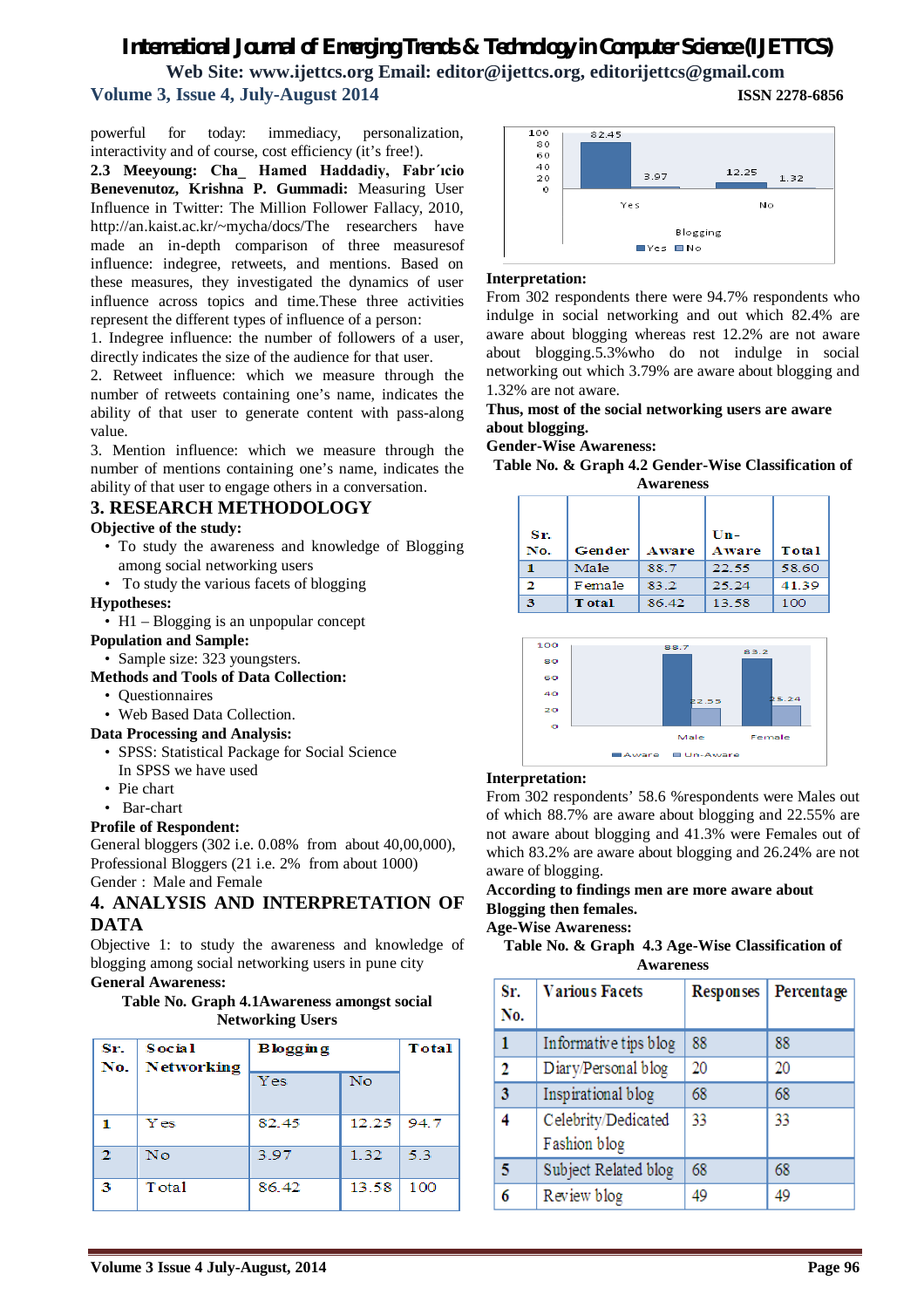# *International Journal of Emerging Trends & Technology in Computer Science (IJETTCS)*

**Web Site: www.ijettcs.org Email: editor@ijettcs.org, editorijettcs@gmail.com Volume 3, Issue 4, July-August 2014 ISSN 2278-6856**



#### **Interpretation:**

From 302 respondents age wise distribution was done in which age group 15 to 20- There were 7.26% respondents out of which 91.3% are aware and 8.7% are not aware. Age group 21 to 25 – There were 77.81% respondents out of which 88.51% are aware and 11.49% are not aware. Age group 26 to 30- There were 11.92% respondents out of which 83.3% are aware and 16.67% are not aware. Age group above 30- There were 2.65 respondents out of which 25% are aware and 75% are not aware.

**The most aware age group is 15 to 20 in which 91 % are aware about blogging**, **and the least aware about blogging is above 30.**

Objective 2: To study the various facets of blogging *General Bloggers View*

#### **Various Facets:**

### **Table No.& Graph 4.4 Various Facets of Blogging**



#### **Interpretation:**

The respondents who were bloggers (as readers/writers) were asked about their opinion about the type of blog they prefer reading and out of 100 , 88% were interested in Informative blog,20% in personal blogs,68% in inspirational blog,33% in Celebrity/Fashion blog,68% in Subject related blog, and 49% in Review blog.According to the analysis bloggers (readers) are most interested in informative tips blogs.

#### Testing of HypothesisH1:

Blogging is an unpopular conceptThe table below shows the responses

#### **Table No. 4.5 Awareness of Blogging**

| Sr. | Respo | оf<br>No.   | Percent |
|-----|-------|-------------|---------|
| No. | nses  | respondents | age     |
|     | Yes   | 261         | 86.4    |
|     | No    | 41          | 13.6    |
|     | Total | 302         | 100     |

H0 Null Hypothesis: more respondents are aware about blogging.

 $H_1$  Alternate Hypothesis: <80 respondents are not aware about blogging.

 $H_0: p=80$ 

 $H_1: p<80$ 

As the sample sizes are >=30 therefore normal approximations are satisfied. In this case Z-Test and as one proportion is involved. As alternative hypothesis is in terms "If less than" Hence rejection area is towards only one side, hence it is one tail test.

Table value for one tail test is:

| <b>Respond</b><br>ents   | ple<br><b>Size</b> | Sam   Propor  <br>tion | Stand<br>ard<br>error | $Z-$<br><b>Statist</b><br>ics |
|--------------------------|--------------------|------------------------|-----------------------|-------------------------------|
| <b>Internet</b><br>users | 302                | 86.4                   | 0.019                 | 3.244                         |

5 level of significance is considered.The decision rule is that if the calculated value of  $Z > 1.64$  then reject the null hypothesis and if Z<1.64, do not reject null hypothesis. As shown is the above table  $Z = -3.2446$  which is less than 1.64, hence accept H0, which means more than 86.4 % respondents are aware about blogging hence the hypothesis is accepted.

#### **6. CONCLUSION**

The research show that blogging can no more be termed an unpopular concept. With the advent of social networking, more and more people have gathered the sense of blogging. As our, "Blogging is an Un-Popular Concept" hypothesis proves to be false.Blogging has various facets that give a multifunctional view of this platform to its practitioners. Initialised as a platform for thought sharing, later found its utility in knowledge exchange, opinion poll, and in mass communication. Number of facilities that blogging now avails have given a major boost to its popularity and influence.

#### **REFERENCES**

- **[1]** C. R. Kothari, Research Methods and Techniques, New Age International, New Delhi.
- **[2]** S. P. Gupta, Statistical Methods, Sultan Chand, New Delhi
- [3] 3. Research Methods and Techniques C. R. Kothari,
- **[4]** New Age Internationals, New Delhi.
- **[5]** 4. Statistical Methods S. P. Gupta, Sultan Chand, New Delhi.
- **[6]** Christian W. Dawson: Projects in Computing and Information Systems (A Student's Guide). Addison Wesley, 2005. Justin Zobel: Writing for Computer Science. Springer, 2004.